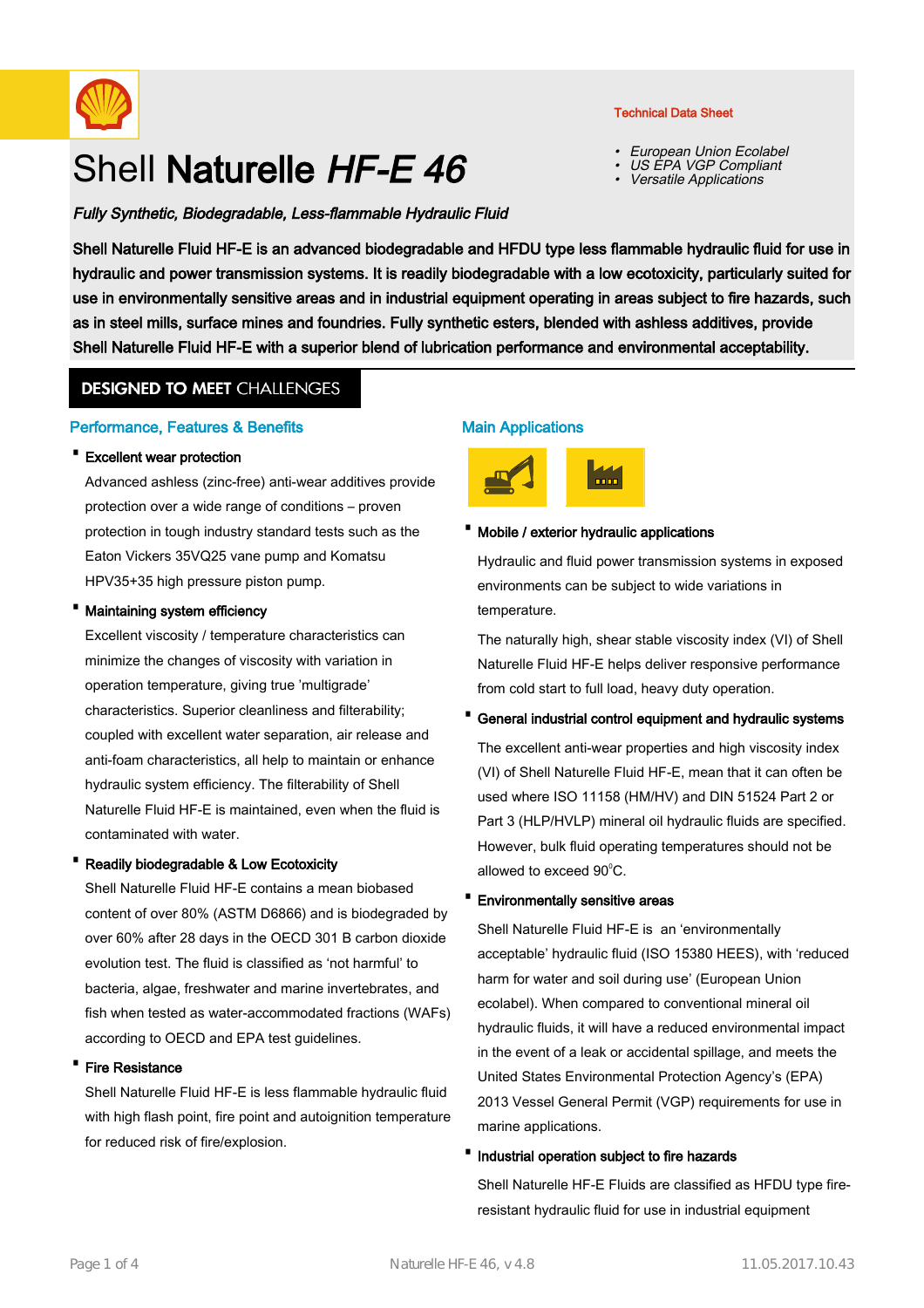# Specifications, Approvals & Recommendations

- · European Union ecolabel for lubricants
- · Ecolabel licence UK/27/004
- · Swedish Standard SS 15 54 34, SP listed.
- ·ISO 15380 HEES
- ·ISO 12922 HFDU
- · Factory Mutual approved
- United States Environmental Protection Agency's (EPA) 2013 Vessel General Permit (VGP)
- · VDMA 24568 synthetic esters
- · Dutch MIA/VAMIL Milieulijst
- · German Positivliste Bioschmierstoffe
- · USDA Bio-preferred program
- · Sperry Marine
- · Quantum Marine Engineering
- · Rolls Royce Marine
- Shell Naturelle Fluid HF-E is approved as meeting the antiwear requirements of the hydraulic fluid recommendations for Eaton Vickers products for mobile and industrial systems according to Brochure 03-401-2010.

For a full listing of equipment approvals and recommendations, please consult your local Shell Technical Help Desk.

#### Typical Physical Characteristics

operating in areas subject to fire hazards, such as in steel mills, surface mines and foundries. It has a high ignition temperature and heat release.

## Compatibility & Miscibility

#### · Fluid Compatibility

Shell Naturelle Fluid HF-E is miscible with mineral oil hydraulic fluids. However, in order to ensure that the environmental properties and performance of Shell Naturelle Fluid HF-E are maintained, the hydraulic system should be drained and flushed thoroughly when changing fluids.

Guidelines on fluid change-over can be found in ISO 15380 Annex A.

Owing to the surface-wetting properties of Shell Naturelle Fluid HF-E, if the system was previously operated using a mineral oil hydraulic fluid, deposits formed in the system during operation may be loosened and deposited in the system filters. The filters should therefore be checked at regular intervals after fluid change-over.

## · Seal & Paint Compatibility

Shell Naturelle Fluid HF-E 46 is compatible with hydrogenated nitrile (HNBR) and fluoroelastomers (FPM/FKM) such as Viton®. Depending on the elastomer grade, it is also compatible with polyester urethane (AU) elastomers.

Other seal materials and system components such as paints may be adversely affected and advice should be sought from the respective manufacturers

| <b>Properties</b>                |                 |              | Method           | <b>Shell Naturelle HF-E 46</b> |
|----------------------------------|-----------------|--------------|------------------|--------------------------------|
| <b>Viscosity grade</b>           |                 |              |                  | 46                             |
| <b>ISO Fluid Type</b>            |                 |              | ISO 6743-4       | <b>HEES</b>                    |
| <b>Kinematic Viscosity</b>       | $@-20^{\circ}C$ | cSt          | <b>ISO 3104</b>  | 1522                           |
| <b>Kinematic Viscosity</b>       | $@40^{\circ}$ C | cSt          | <b>ISO 3104</b>  | 47.2                           |
| <b>Kinematic Viscosity</b>       | @100°C          | cSt          | <b>ISO 3104</b>  | 9.41                           |
| <b>Viscosity Index</b>           |                 |              | <b>ISO 2909</b>  | 188                            |
| <b>Density</b>                   | $@15^{\circ}$ C | kg/m3        | <b>ISO 12185</b> | 921                            |
| Flash Point (Cleveland Open Cup) |                 | $^{\circ}$ C | <b>ISO 2592</b>  | 320                            |
| <b>Pour Point</b>                |                 | $^{\circ}C$  | <b>ISO 3016</b>  | $-42$                          |
| Biodegradable                    |                 | % 28days     | OECD 301B        | 76                             |
| Auto-ignition temperature        |                 | $^{\circ}C$  | <b>ASTM D659</b> | >400                           |

These characteristics are typical of current production. Whilst future production will conform to Shell's specification, variations in these characteristics may occur.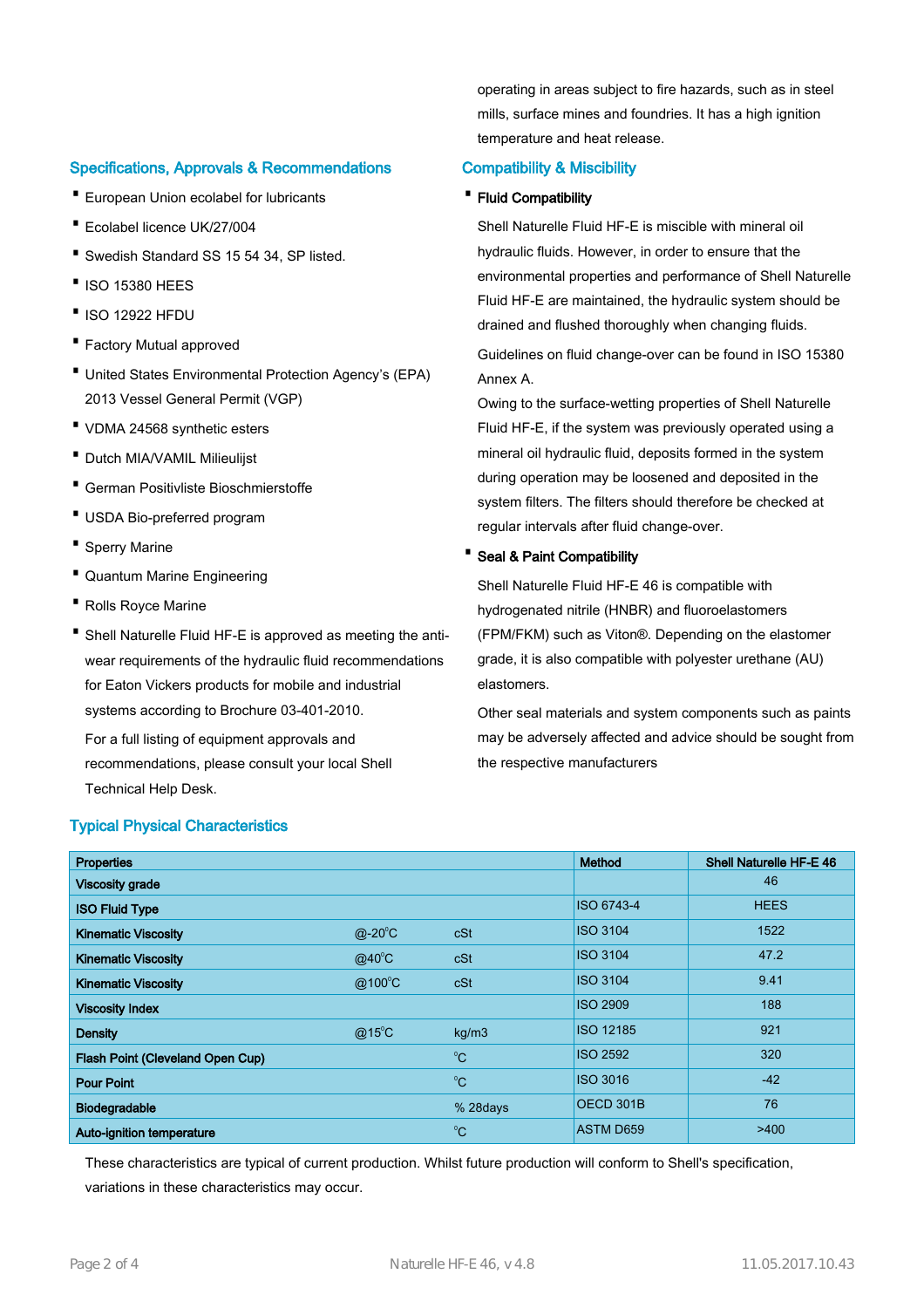# Health, Safety & Environment

## · Health and Safety

Shell Naturelle HF-E is unlikely to present any significant health or safety hazard when properly used in the recommended application and good standards of personal hygiene are maintained.

Avoid contact with skin. Use impervious gloves with used oil. After skin contact, wash immediately with soap and water.

Guidance on Health and Safety is available on the appropriate Material Safety Data Sheet, which can be obtained from http://www.epc.shell.com

## · Protect the Environment

Take used oil to an authorised collection point. Do not discharge into drains, soil or water.

#### Additional Information

## · Advice

Advice on applications not covered here may be obtained from your Shell representative.